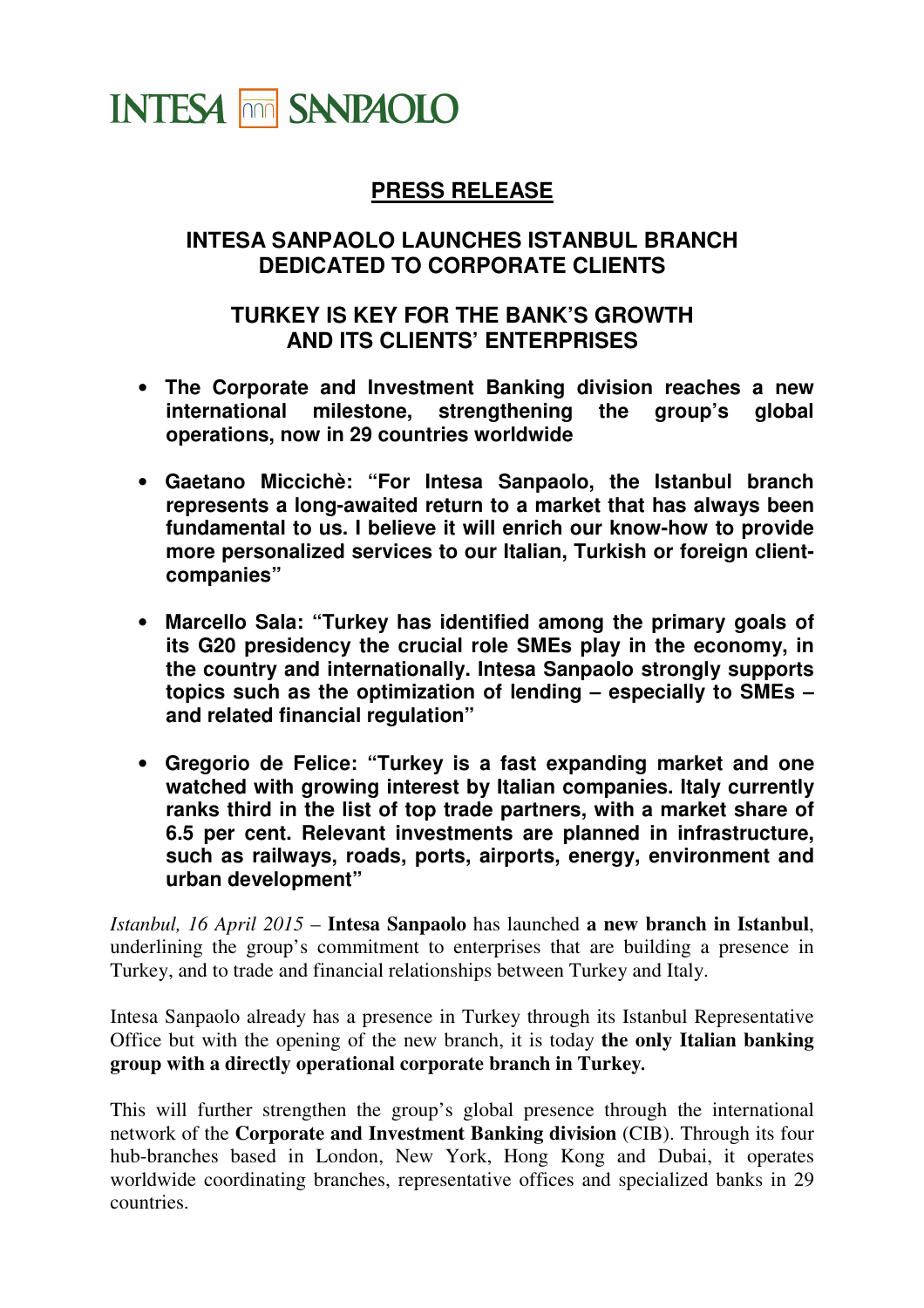Intesa Sanpaolo's presence in Turkey dates back to **1907**, when Banca Commerciale Italiana (BCI), which was later merged into the group, set up **Società Commerciale d'Oriente** (Comor), which had operations in the Eastern Mediterranean, the most significant of which was in Istanbul.

The new Istanbul branch is part of the CIB's international network and operates as a full branch in close cooperation with the international network and Italian facilities of the group. It aims to **provide customers with the best solutions to their needs**.

Through dedicated teams, the branch will provide a wide range of products: corporate banking, services for export credit, local and international payments, treasury products. The goal is to provide tailor-made solutions for clients' short and medium-term needs.

In addition, the branch will work in close collaboration with **Banca IMI** – the investment bank of the group – for structured finance products, project and acquisition financing, M&A advisory, capital markets, cross-border transactions and financial risk management.

\*\*\*

"For Intesa Sanpaolo, the Istanbul branch represents a long-awaited return to a market that has always been fundamental to us," said **Gaetano Miccichè**, Managing Director and Head of the Corporate and Investment Banking division of **Intesa Sanpaolo**. "Our new Istanbul branch will enable Intesa Sanpaolo to bring its experience as a global partner in banking and financial services, advice and assistance to enterprises that are planning to grow or to enter Turkey.

"We are convinced of the importance of being present in a crucial market for trade and investment flow between Europe, the Middle East and Central Asia. This branch will be able to take advantage of the synergies with our other banking facilities in Italy and abroad and at the same time it will enrich our know-how, to provide more personalized services to our Italian, Turkish or foreign client-companies," he added.

"Turkey has identified among the primary goals of its G20 presidency the crucial role SMEs play in the economy, in the country and internationally," said **Marcello Sala,**  executive Vice Chairman of the Management Board of **Intesa Sanpaolo**. "Intesa Sanpaolo strongly supports topics such as the optimization of lending  $-$  especially to the SMEs  $-$  and related financial regulation, and is ready to share its extensive experience in this field in Turkey for the benefit of bilateral relations as well as trade and investment flows between the two countries. The invitation to Intesa Sanpaolo to be an active part of G20, the advisory group for the decisions of the G20, is certainly to be read in that context," he added. "Intesa Sanpaolo's Istanbul branch is already the hub of economic flows between the two countries and will be key for the delivery of operational know-how to support SMEs and large companies in their activities  $-$ Italian, Turkish and international," Sala concluded.